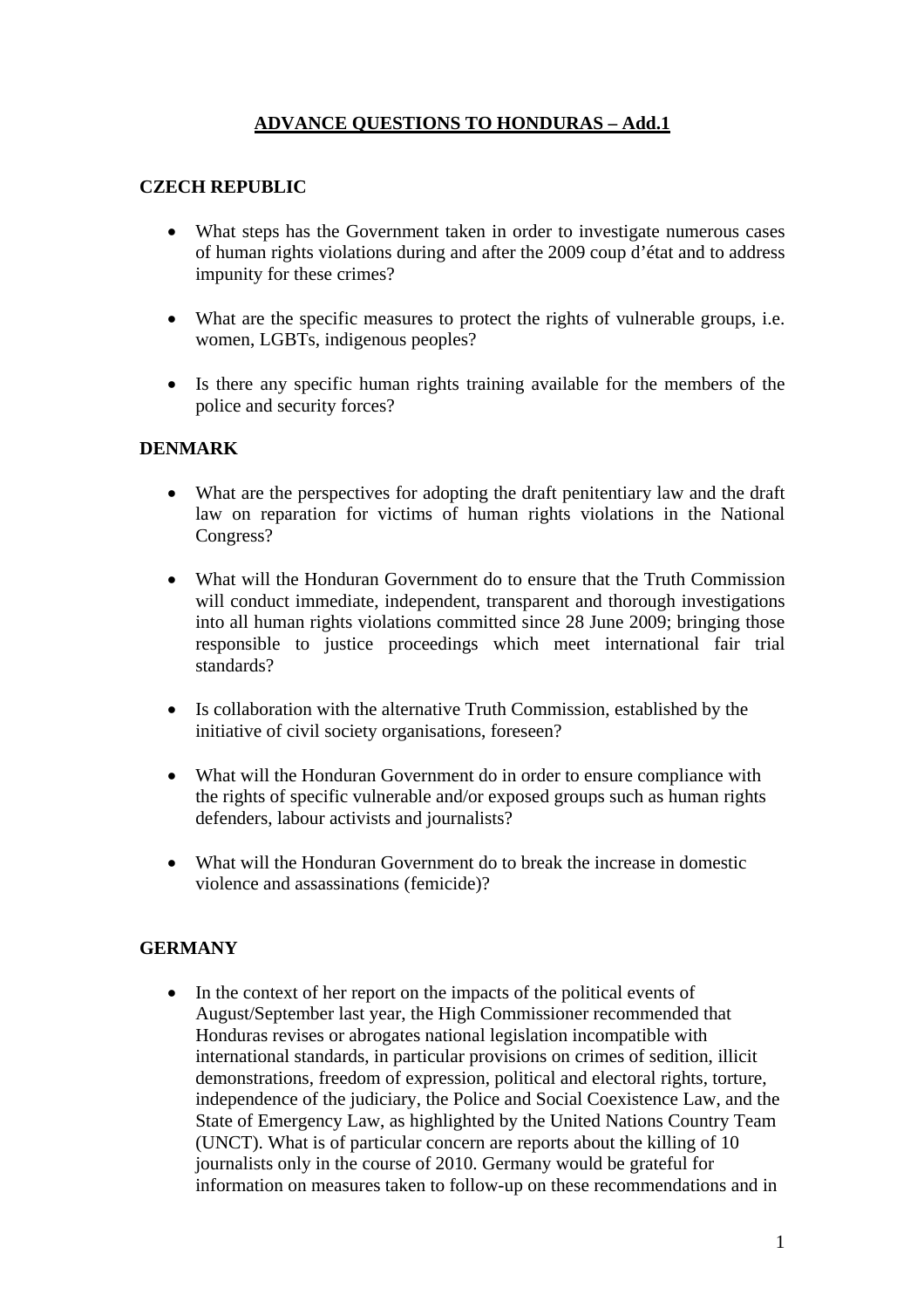particular to hold accountable those who committed serious violations of human rights.

## **NETHERLANDS**

#### • **Office of the National Commissioner for Human Rights**

In light of the important mandate and role of the Office of the National Commissioner for Human Rights (CONADEH; Ombudsman) ) to safeguard the rights and freedoms recognized in the Constitution and to guarantee access to justice for every citizen, as has been recalled in paragraph 17 and 34 of the national report, and with reference to paragraph 8 of the OHCHR compilation which calls attention to the alleged lack of independence of the Ombudsman and paragraph 11 and 12 of the stakeholder report which call for strengthening of the independence of the Ombudsman, what concrete measures does the Government of Honduras consider in order to guarantee the political independence and enhance the public credibility of this institution?

## • **Eradicating violence against women**

Considering paragraph 31 and 32 of the OHCHR compilation which raise concerns about the prevalence of many forms of violence against women, the steady rise of gender-based, domestic and sexual violence, and the fact that the amount of femicides has more than doubled since 2007, what concrete measures will the Government of Honduras take to reduce violence against women?

### • **Office of the Special Prosecutor for Human Rights**

Seeing that, according to paragraph 21 of the national report, the Office of the Special Prosecutor for Human Rights has, inter alia, the responsibility to monitor, report and investigate police abuses and ill-treatment where such acts occur during arrest, and with reference to paragraph 13 of the stakeholder report which implies that there is a need for strengthening of the Office of the Special Prosecutor for Human Rights, does the Honduran Government intend to take measures to strengthen the capacity of the Office of the Special Prosecutor for Human Rights as well as to protect the physical security and integrity of the Special Prosecutor for Human Rights?

## • **LGBT**

With reference to paragraph 35, 36 and 37 of the stakeholder report which mention the occurrence of violations of the rights of lesbian, gay, bisexual and transgender persons as well as acts of violence committed against these persons, while taking note with appreciation of the decision by the Government of Honduras to grant legal status to three LGBT groups as is detailed in paragraph 93 of the national report, how will the Government of Honduras combat the discrimination of and the violence against LGBT persons and promote full respect for the fundamental rights of these persons in line with international human rights law?

#### • **Freedom of expression**

Paragraph 52 of the OHCHR compilation states that in May 2010 a group of Special Rapporteurs called on the Government of Honduras to take urgent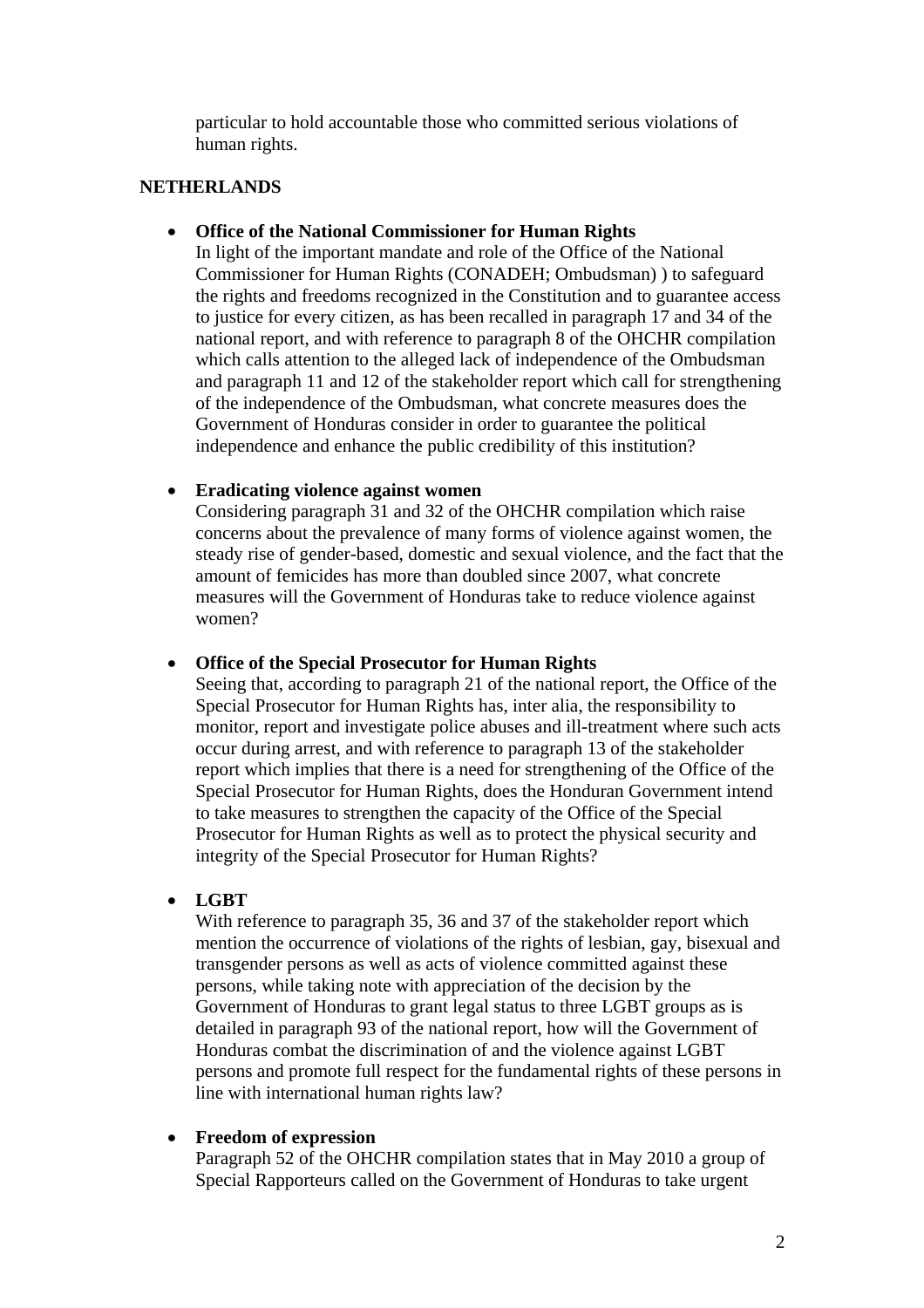action to address the increasing vulnerability of journalists operating in the country following the murders of seven journalists in the six weeks prior to their appeal and threats against others. In light of this call for action, while taking into account the request made by the Government of Honduras for international cooperation with the investigation in these and other cases of murders of journalist, and with reference to paragraph 25 which claims that attacks against journalists seem to be increasing in recent years and especially since the beginning of 2010, what measures will the Government of Honduras take to reduce violence and threats thereof against journalists in the future?

### • **Truth and Reconciliation Commission**

The report of High Commissioner of Human Rights on the violations of human rights in Honduras characterizes the events of 28 June 2009 as a *coup d'état* (A/HRC/13/66) and concluded that the derogation from guarantees during the events was incompatible with the international obligations of Honduras and that actions by the security forces were characterized by the disproportionate use of force, cases of torture and ill-treatment, and arbitrary and illegal detentions were reported. The report states that the events had given rise to a number of human rights violations, most of which remained unpunished. With the view of ensuring the effective functioning of the Truth and Reconciliation Commission to investigate the events that occurred before and after 28 June 2009 in order to assess the political situation in the State of Honduras at the time, as is recalled in paragraph 9 of the national report, and with reference to paragraph 46 of the stakeholder report which implies that the Truth and Reconciliation Commission does not have the support of national and international human rights organisations in part due to the alleged lack of clarity over the scope of mandate of the Commission. How will the Honduran Government ensure that truth finding takes places both for establishing the facts that led up to the coup d'état, as well as of cases of human rights violations that occurred after the events of 28 June 2009? Moreover, does the Government of Honduras intend to initiate further legal proceedings against those found responsible for human rights violations that occurred before and after 28 June 2009?

#### **SLOVENIA**

- What measures are being taken to ensure that immediate, independent, transparent and thorough investigations are conducted into all reports of human rights violations, including sexual violence, since 28 June 2009?
- What is being done to fully restore freedom of expression and to allow the full functioning of independent media?

### **SWEDEN**

• In its national report to the UPR, the government of Honduras outlined its commitment to ensuring that torture or other cruel, inhuman or degrading treatment or punishment does not occur in Honduras. Following the violation